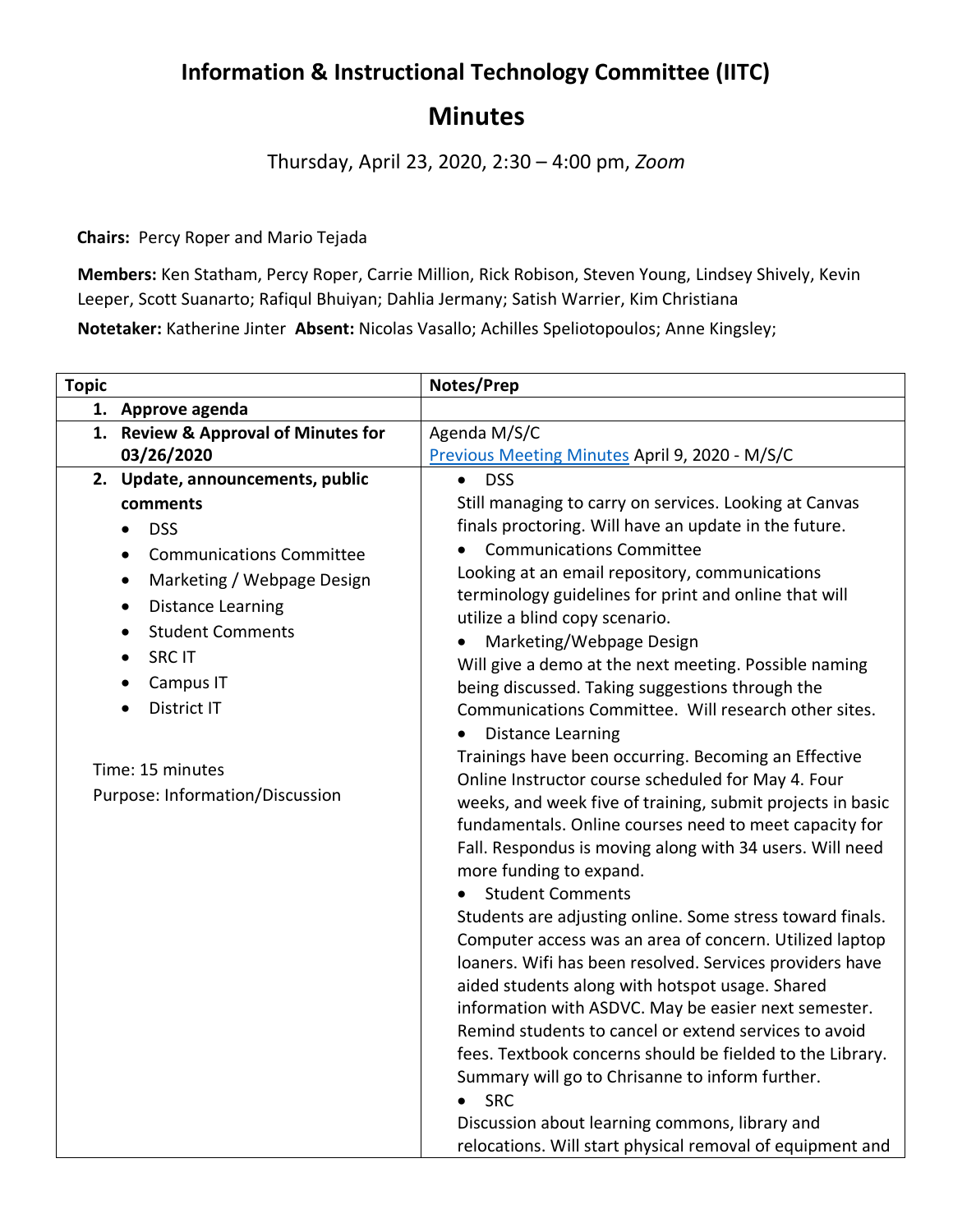|                                                                                                                                                                                                                                                                                                                                                                                                                                                                                         | furniture next week. Forward photos to possibly find new<br>homes.<br>Campus IT<br>Continuing with home support on campus. Face to face<br>meetings are scheduled Wednesdays, 10:00am - 12:00.<br>Upgrading servers, ordering equipment. 400<br>Chromebooks have been ordered.<br><b>District IT</b><br>Background work - EWs, IPs, and changing dates.<br>Completed DVC year 1 WIFI upgrades. FO is the only                                                                                                                                                                                                                                                                                                    |
|-----------------------------------------------------------------------------------------------------------------------------------------------------------------------------------------------------------------------------------------------------------------------------------------------------------------------------------------------------------------------------------------------------------------------------------------------------------------------------------------|------------------------------------------------------------------------------------------------------------------------------------------------------------------------------------------------------------------------------------------------------------------------------------------------------------------------------------------------------------------------------------------------------------------------------------------------------------------------------------------------------------------------------------------------------------------------------------------------------------------------------------------------------------------------------------------------------------------|
|                                                                                                                                                                                                                                                                                                                                                                                                                                                                                         | building to be upgraded. Will need additional conduits.<br>Library, SS, HRF, LHS, LA, Science Center 2 & 5 and FO.<br>Year 2 estimated to begin in the Fall. Timeline may be<br>adjusted.                                                                                                                                                                                                                                                                                                                                                                                                                                                                                                                        |
| 3. Classroom Standard<br>=> Update<br>$=$ Link $>$<br>Technology Review / Classroom<br>$\bullet$<br>Standard Questionnaire for LC-110<br>https://forms.office.com/Pages/Resp<br>onsePage.aspx?id=SmlUw-<br>XMn0iyo6Kp0m4MPwPgyDDWc99KtH<br>f5FCU4xYlURUpMVlUyT0YySFpTTzQw<br>MVhVMlpWTkhYMi4u<br>Email and documents sent to faculty<br>$\bullet$<br>https://email4cd.sharepoint.com/:f:/s/DV<br>C/ditc/Enhf0Li25h5IuhM3g3eG8YkBGSxYl<br>VVqkLKAcliLDu6ioA?e=LQg8M4<br>Time: 15 minutes | Tuesday met with ASC. Reviewed timeline in LC-110 and the<br>workflow. Provided resolutions. Will include in Tech Folder<br>for accreditation purposes. Held a prior meeting on April 10<br>and discussed moving forward with equipment by addressing<br>the set-up, April 10. Reached a final solution. Ordered<br>furniture and equipment meeting the deadline. Will need to<br>ensure zoom capabilities with equipment selection such as a<br>PTZ webcam. How will it work for lecture capture? Will need<br>to evaluate alternatives. Recommendation: Bamboo Tablets.<br>Wireless headphone could be an option for voice to webcam<br>audio. Clarification question: What is the use intent for<br>lectures? |
| Purpose: Update<br>Leads: Percy & Rick                                                                                                                                                                                                                                                                                                                                                                                                                                                  |                                                                                                                                                                                                                                                                                                                                                                                                                                                                                                                                                                                                                                                                                                                  |
| 4. Technology Plan<br>Time: 5 minutes<br>Purpose: Discussion                                                                                                                                                                                                                                                                                                                                                                                                                            | Rick presented to the College Council for first read. Also<br>presented to the Academic Senate. Will present to the<br>Classified Senate. Added two sections, Metrics and<br>Assessment reiterating what is already done. Productivity                                                                                                                                                                                                                                                                                                                                                                                                                                                                           |
| Leads: Rick                                                                                                                                                                                                                                                                                                                                                                                                                                                                             | and increasing IT Staff for the growth                                                                                                                                                                                                                                                                                                                                                                                                                                                                                                                                                                                                                                                                           |
| 5. VDI                                                                                                                                                                                                                                                                                                                                                                                                                                                                                  | VDI: Scheduled pilot in spring. Postponed due to COVID19.                                                                                                                                                                                                                                                                                                                                                                                                                                                                                                                                                                                                                                                        |
|                                                                                                                                                                                                                                                                                                                                                                                                                                                                                         | Continued testing applications on campus. Will provide case                                                                                                                                                                                                                                                                                                                                                                                                                                                                                                                                                                                                                                                      |
| Time: 5 minutes                                                                                                                                                                                                                                                                                                                                                                                                                                                                         | studies in CNT area for faculty to test. Looking at off-campus                                                                                                                                                                                                                                                                                                                                                                                                                                                                                                                                                                                                                                                   |
| Purpose: Discussion                                                                                                                                                                                                                                                                                                                                                                                                                                                                     | VDI. Deployed to a couple of computers on campus for                                                                                                                                                                                                                                                                                                                                                                                                                                                                                                                                                                                                                                                             |
| Leads: Kevin                                                                                                                                                                                                                                                                                                                                                                                                                                                                            | testing purposes for now. Question: what will be the needs                                                                                                                                                                                                                                                                                                                                                                                                                                                                                                                                                                                                                                                       |
|                                                                                                                                                                                                                                                                                                                                                                                                                                                                                         | to implement for fall deployment? Working with district to                                                                                                                                                                                                                                                                                                                                                                                                                                                                                                                                                                                                                                                       |
|                                                                                                                                                                                                                                                                                                                                                                                                                                                                                         | move forward to provide a lab and remote access. Backend                                                                                                                                                                                                                                                                                                                                                                                                                                                                                                                                                                                                                                                         |
|                                                                                                                                                                                                                                                                                                                                                                                                                                                                                         | evaluations must occur prior to offerings. More evaluation                                                                                                                                                                                                                                                                                                                                                                                                                                                                                                                                                                                                                                                       |